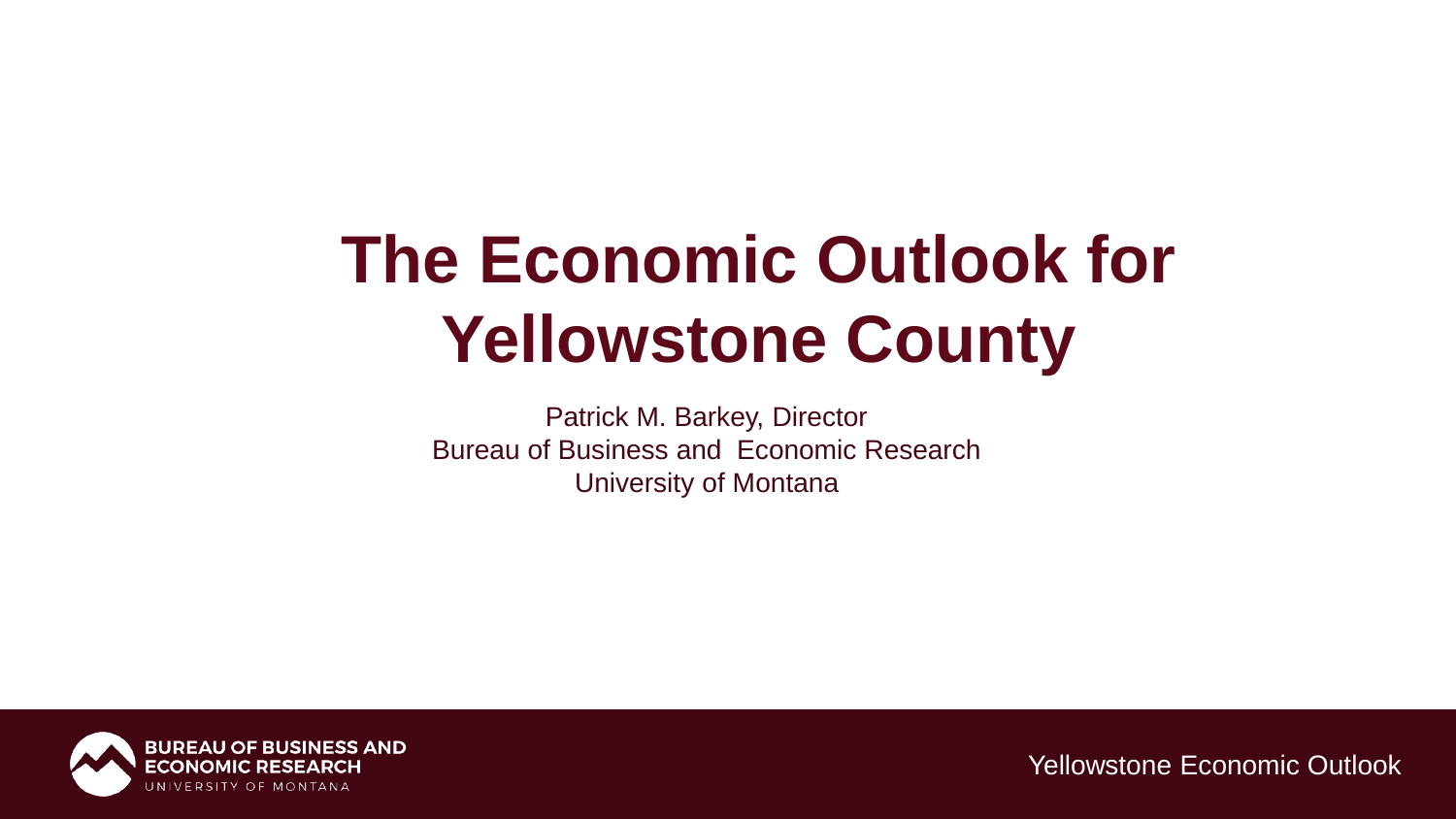## **Yellowstone County Profile**

| Indicator                     |                                                                  | <b>Value</b> | <b>State</b><br><b>Rank</b> |
|-------------------------------|------------------------------------------------------------------|--------------|-----------------------------|
| <b>Total Population, 2019</b> |                                                                  | 161,300      | 1                           |
|                               | Percent change since 2010                                        | 9.0%         | 9                           |
|                               | Median age                                                       | 38.4         | 47                          |
|                               | Percent Aged 65 or Older                                         | 16.5%        |                             |
|                               | <b>Percent with Bachelors</b><br>Degree or Higher (Age 25+)      | 32.1%        |                             |
|                               | <b>Percent without Health</b><br><b>Insurance Coverage, 2018</b> | 8.1%         | 53                          |

Source: U.S. Census Bureau

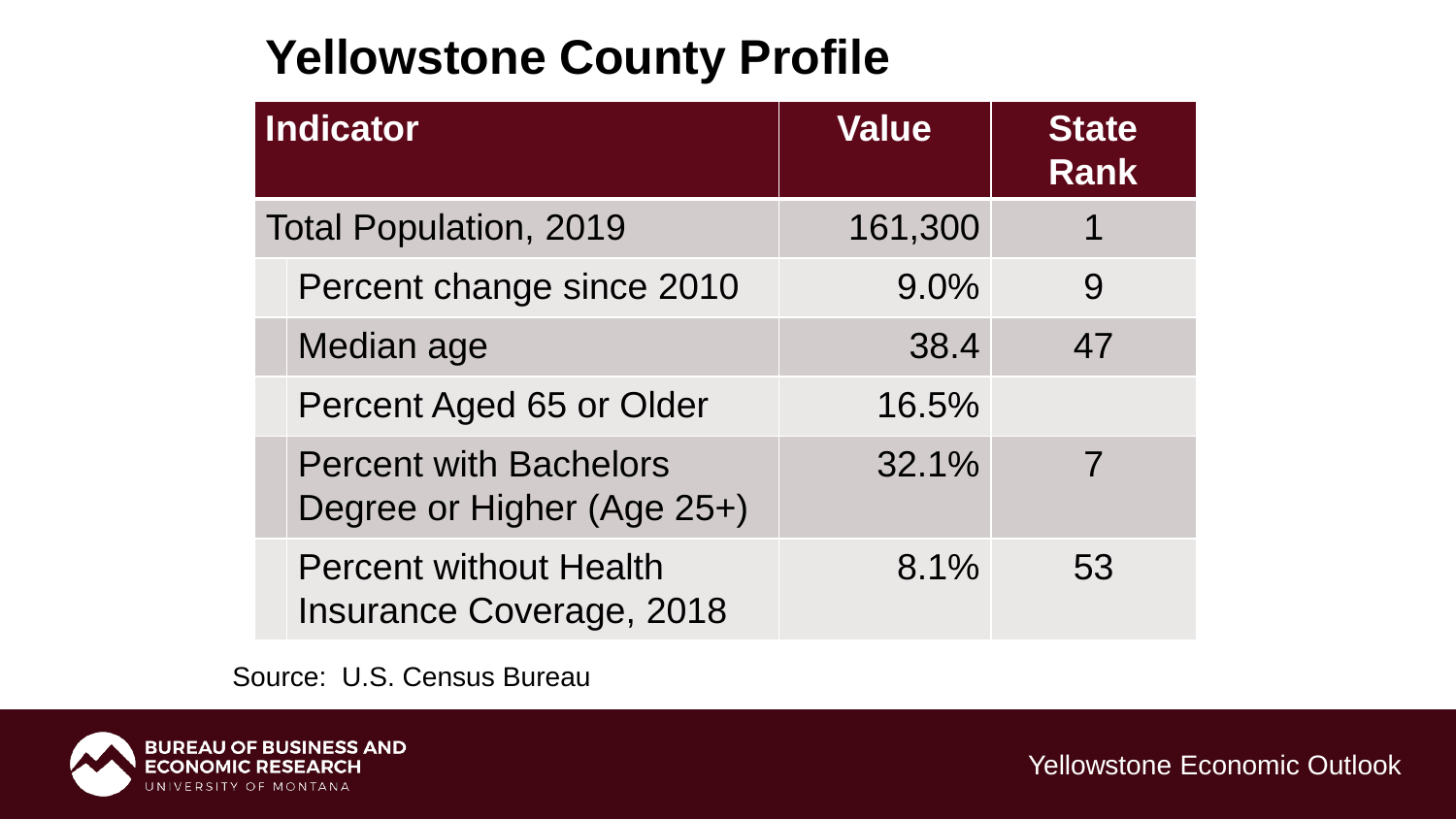## **Yellowstone County Profile**

| Indicator              |                                          | <b>Value</b> | <b>State</b><br><b>Rank</b> |
|------------------------|------------------------------------------|--------------|-----------------------------|
| Earnings per Job, 2019 |                                          | \$56,008     |                             |
|                        | Construction                             | \$66,145     | 6                           |
|                        | Manufacturing                            | \$97,428     | 1                           |
|                        | <b>Retail Trade</b>                      | \$35,129     | 13                          |
|                        | <b>Transportation and</b><br>Warehousing | \$65,772     | 15                          |
|                        | Information                              | \$60,300     |                             |

Source: U.S. Bureau of Economic Analysis

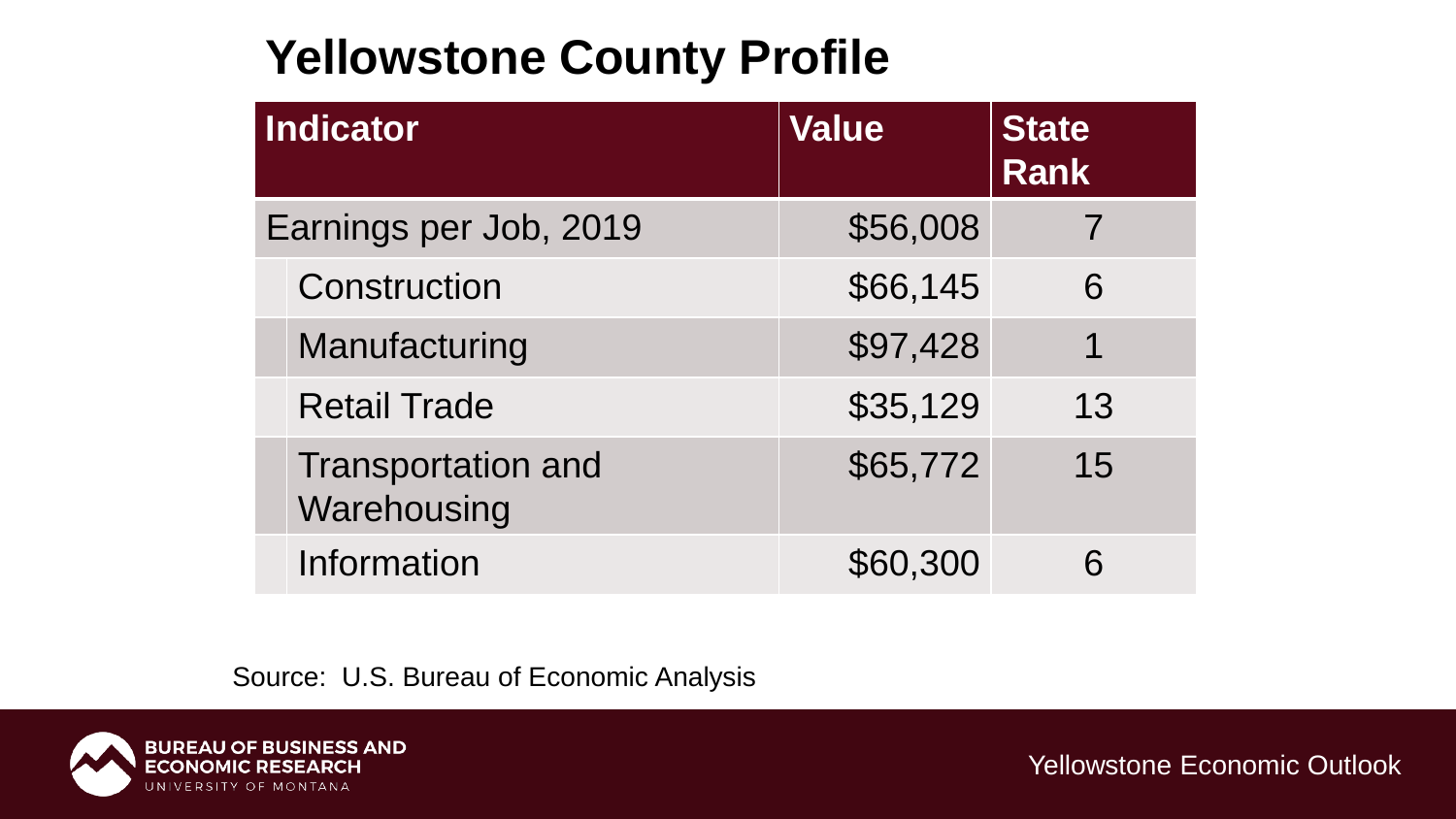## **Drivers of Economic Activity**

#### **Percent Share of Income in Basic Industries, Yellowstone County**



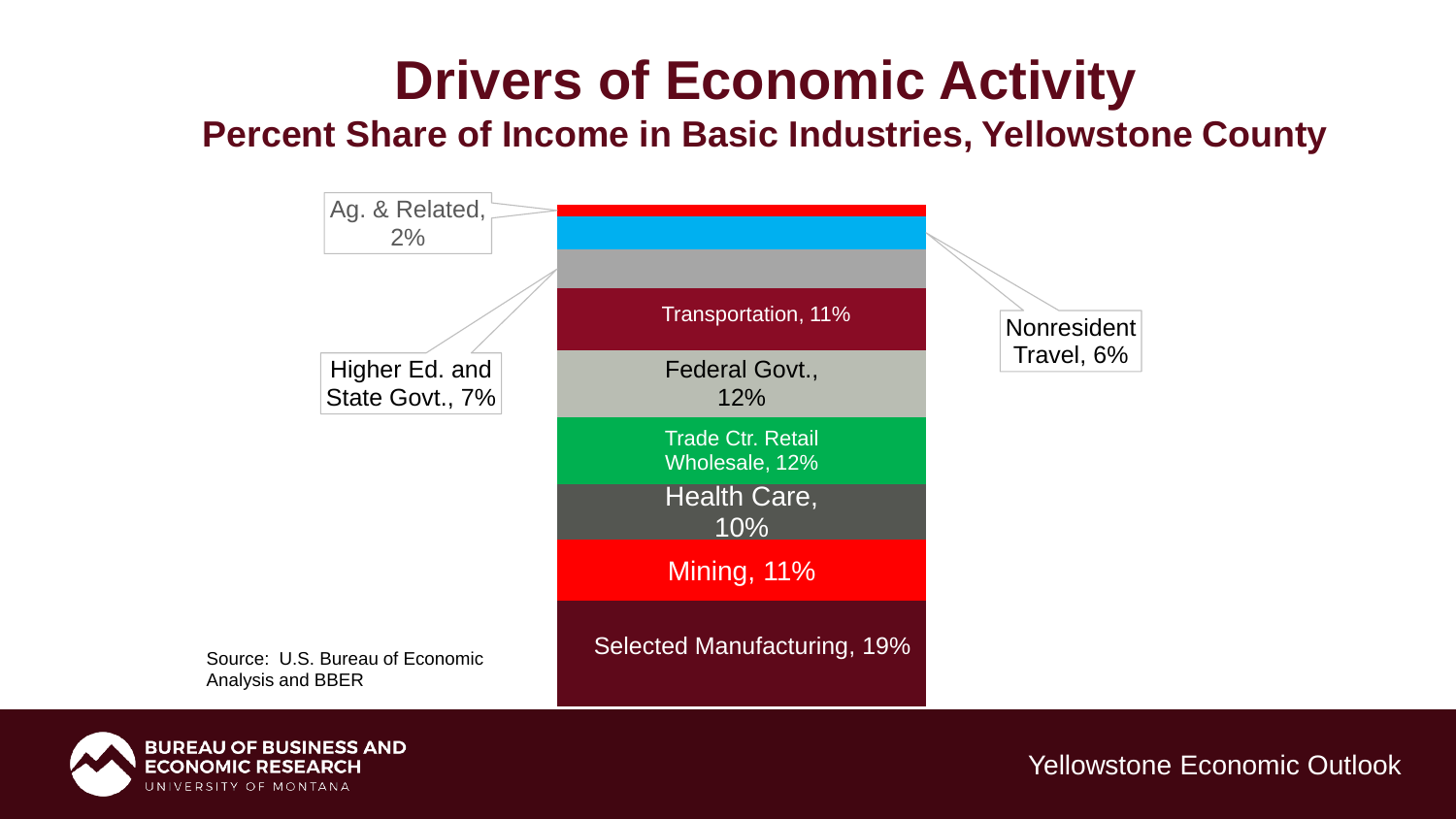## **Covid-19 Declines in Wages Were Broad-Based**



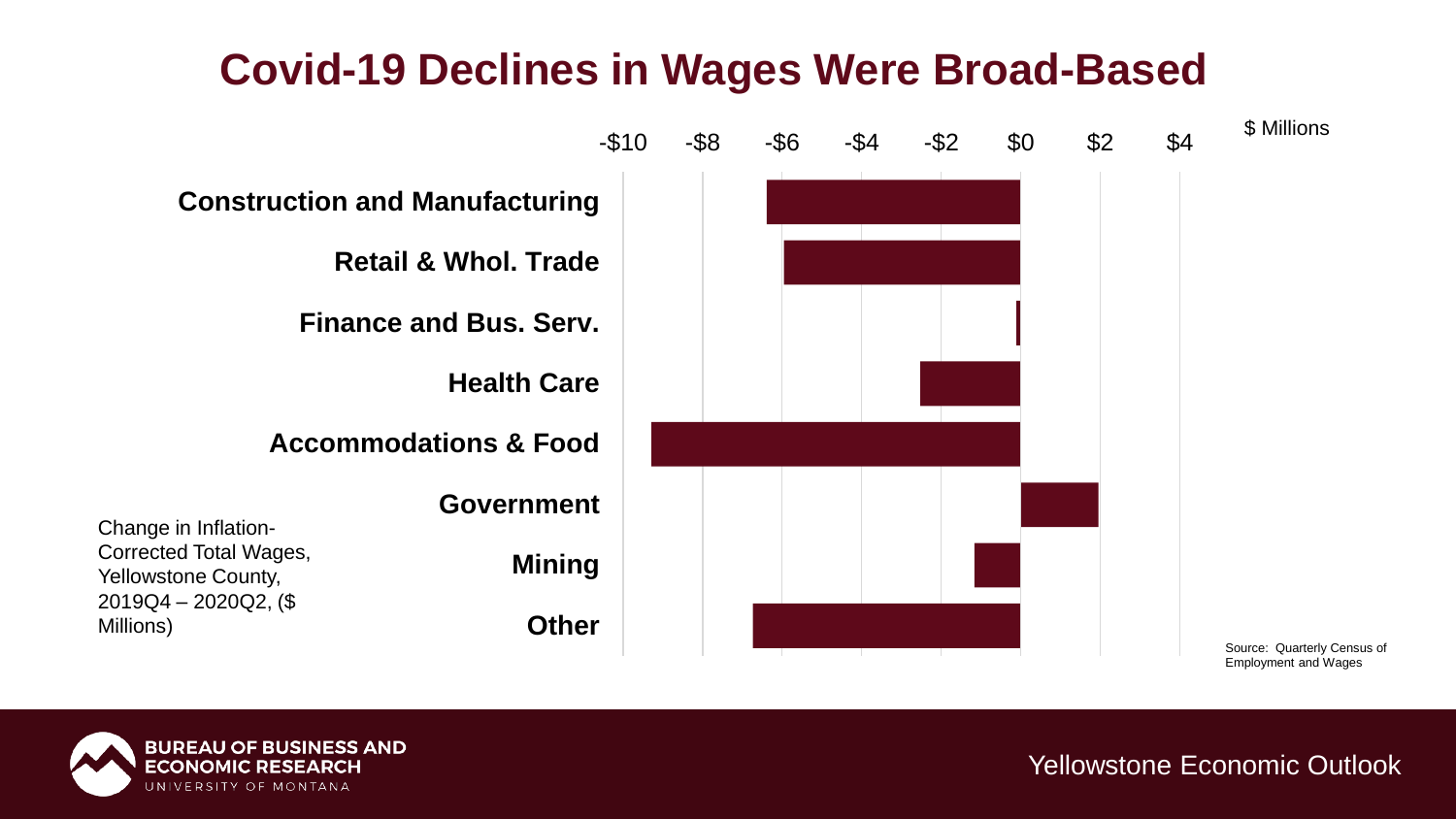## **Yellowstone County's Recession Experience**

Employment, Wages and Salary and Income Growth, Actual and Forecast, Percent



Source: IHS Markit